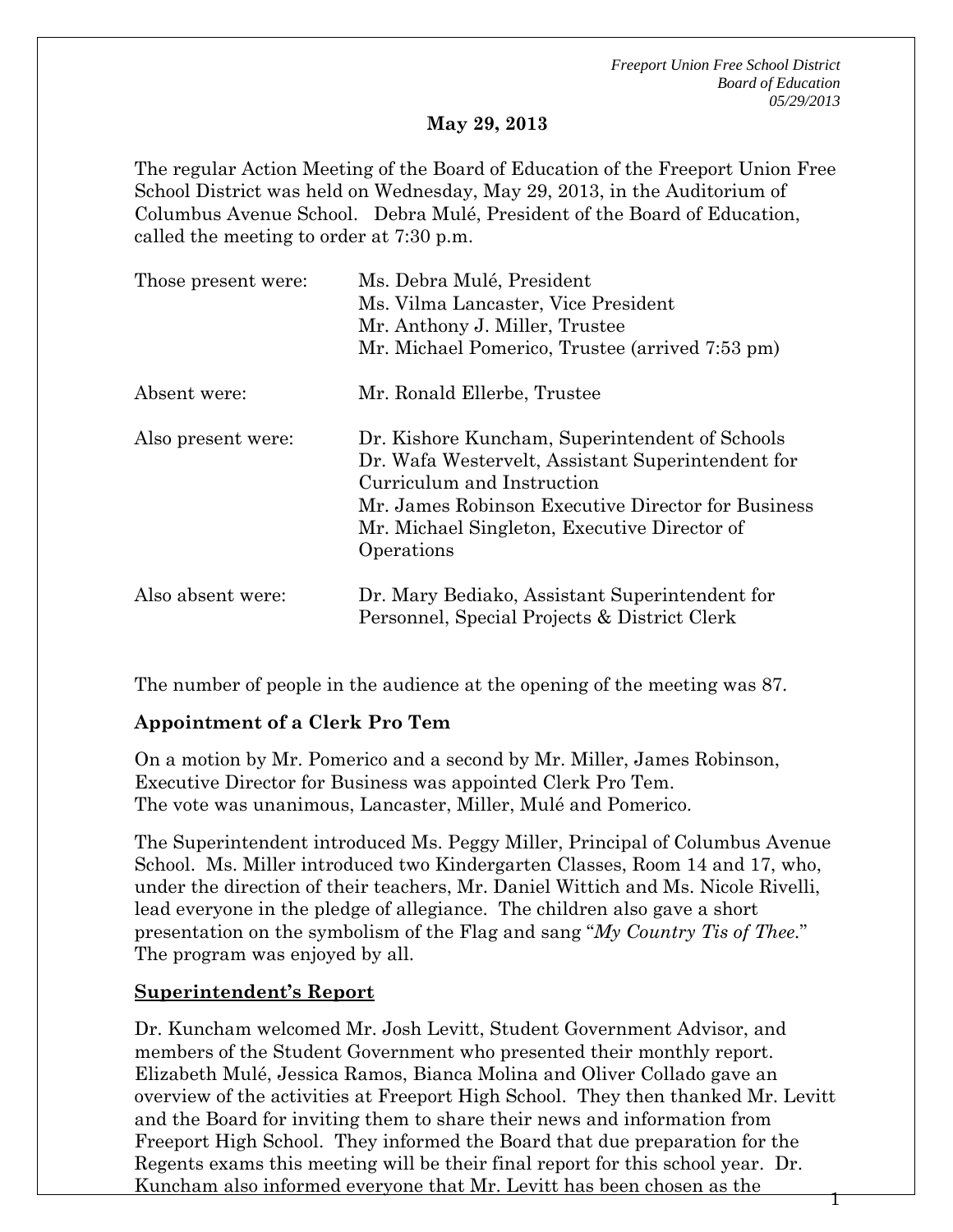Outstanding High School Social Studies Teacher of the year by the Long Island Council for the Social Studies

The Superintendent and the Board President presented the students with pins in recognition of their service to their school and community.

Dr. Kuncham thanked the community for supporting the budget with a 66% yes vote. Special thanks go out to Clergy Leaders for their support of the budget. Congratulations for Michael Pomerico and Anthony J. Miller on their election to the Board of Education.

The Unsung Hero award was presented to Detective Zena Leftenant of the Freeport Police Department. The Superintendent spoke about her strong support and friendship for Freeport Schools and her many years of dedication to the community and children of Freeport. The Superintendent and Board President presented her with a plaque. Detective Leftenant thanked everyone for the recognition.

The Superintendent also made the following announcements:

- Congratulations to Connie Velez upon her appointment as Principal of Caroline G. Atkinson Intermediate School.
- Congratulations to Danielle Ballard upon her appointment as Assistant Principal.
- Very happy to present the new Facilities Director, Mr. Tom Fucci, a Freeport High School graduate.
- The Rotary Club is honoring Board President Debra Mule, Executive Director Michael Singleton and Physical Education Teacher Joe Chetti.

# **Amendment to the agenda**

On a motion by Mr. Pomerico and a second by Mr. Miller, a resolution was added to the agenda regarding an Administrative Appointment. The vote was unanimous, Lancaster, Miller, Mulé and Pomerico.

# **Questions from the Public**

The public was given the opportunity to address the Board of Education. Each speaker was allowed to address the Board for four minutes on the Agenda only. The Board and administration addressed the comments from the public.

# **Items for Action**

On a motion by Mr. Pomerico and a second by Mr. Ellerbe the following items were approved on a Consent Agenda. The vote was unanimous, Lancaster, Miller, Mulé and Pomerico.

# **Acceptance of the Minutes**

**BE IT RESOLVED** that the Board of Education of the Freeport Union Free School District hereby accepts the minutes of the following meetings as written: April 17, 2013; April 25, 2013; May 8, 2013; May 21, 2013.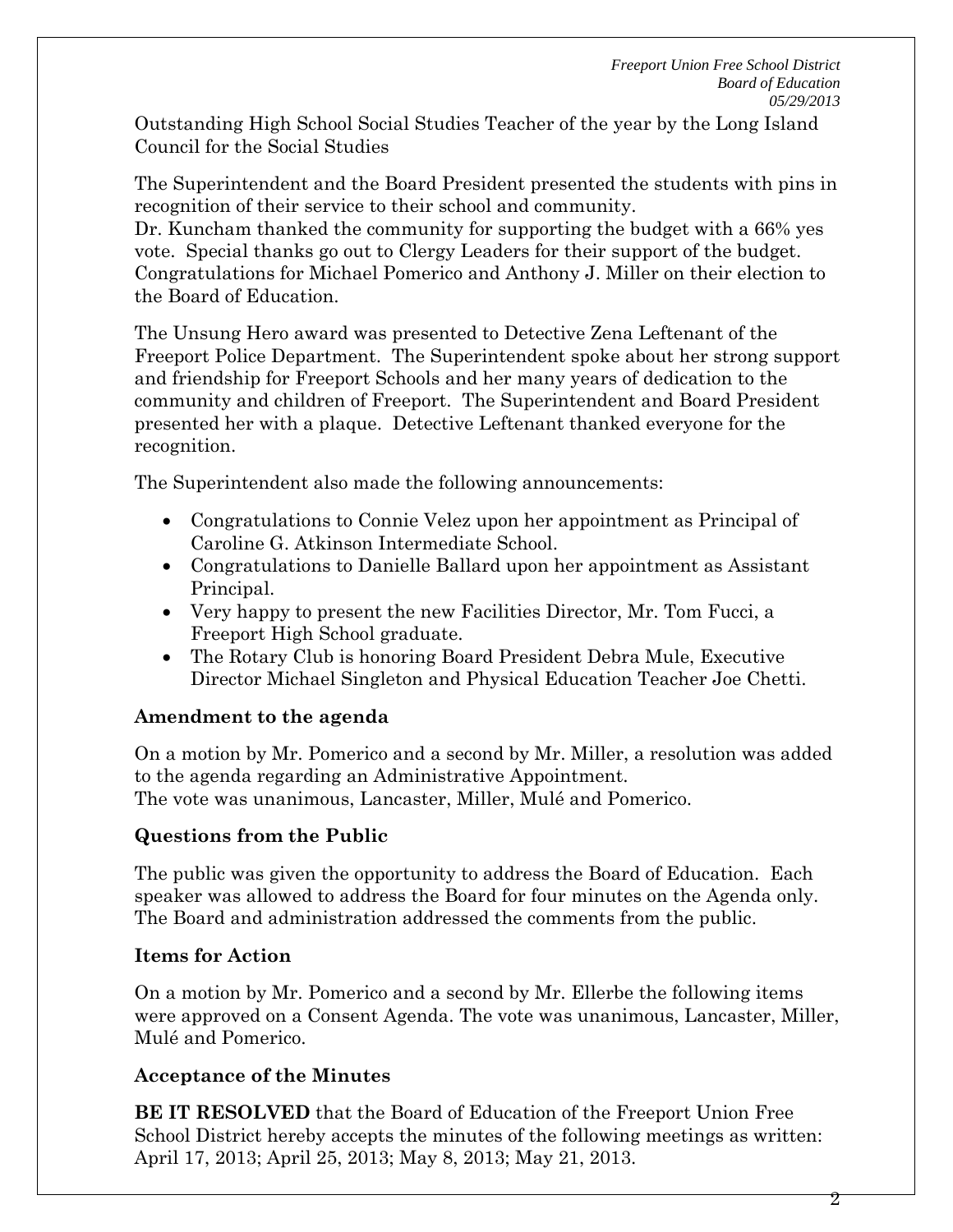#### **Leave of Absence**

**BE IT RESOLVED**, that the Board of Education of the Freeport Union Free School District hereby grants a request for leave of absence as listed below:

**Pedro Burgess**, Cleaner, effective April 8, 2013 through July 11, 2013, for health reasons.

**Jaclyn Leahy**, Speech Teacher, effective April 22, 2013 through June 30, 2013, for health reasons.

**Laura Zegers,** Elementary Teacher, effective May 21, 2013 through May 28, 2013, for health reasons.

**Meghan McCormack-Carney**, Elementary Teacher, effective April 17, 2013 through June 2, 2013, for health reasons.

**Clarisa Espinal**, Clerk-Typist, effective April 26, 2013 through July 7, 2013, for health reasons.

**Carrie Frederick-Muchnick**, Elementary Teacher, effective April 30, 2013 through June 30, 2013, for health and childcare.

**Laila Schmutzler,** Registered Nurse, effective May 9, 2013 through June 30, 2013 for health and childcare.

**Blanche Garcia**, full-time Teaching Assistant, effective May 13, 2013 through June 30, 2013, for FMLA.

## **Resignation of Staff**

**BE IT RESOLVED**, that the Board of Education of the Freeport Union Free School District hereby accepts the letter(s) of resignation from the following staff member(s) as listed below:

**Kathryn Hoffman,** Permanent Substitute, effective April 26, 2013, personal reasons.

**Ilana Johnson**, part-time Teaching Assistant, effective April 18, 2013, personal reasons.

**Samantha Maresca**, full-time Teaching Assistant, effective May 3, 2013, to accept a teaching position out of District.

**Danielle Ballard**, Social Studies Teacher, effective June 30, 2013, to accept another position in the District.

**Ryan Stanisfield**, full-time Teaching Assistant, effective May 24, 2013, for personal reasons.

**Consuelo Velez**, Assistant Principal, effective June 30, 2013, to accept another position in the District

**Wafa Westervelt,** Assistant Superintendent for Curriculum and Instruction, effective June 30, 2013, for personal reasons.

## **Termination of Staff**

**BE IT RESOLVED,** that the Board of Education of the Freeport Union Free School District hereby terminates the employment of the individual(s) as listed below:

**Frank McLean,** full-time Security Aide, effective May 14, 2013.

**Appointment of Staff - Temporary**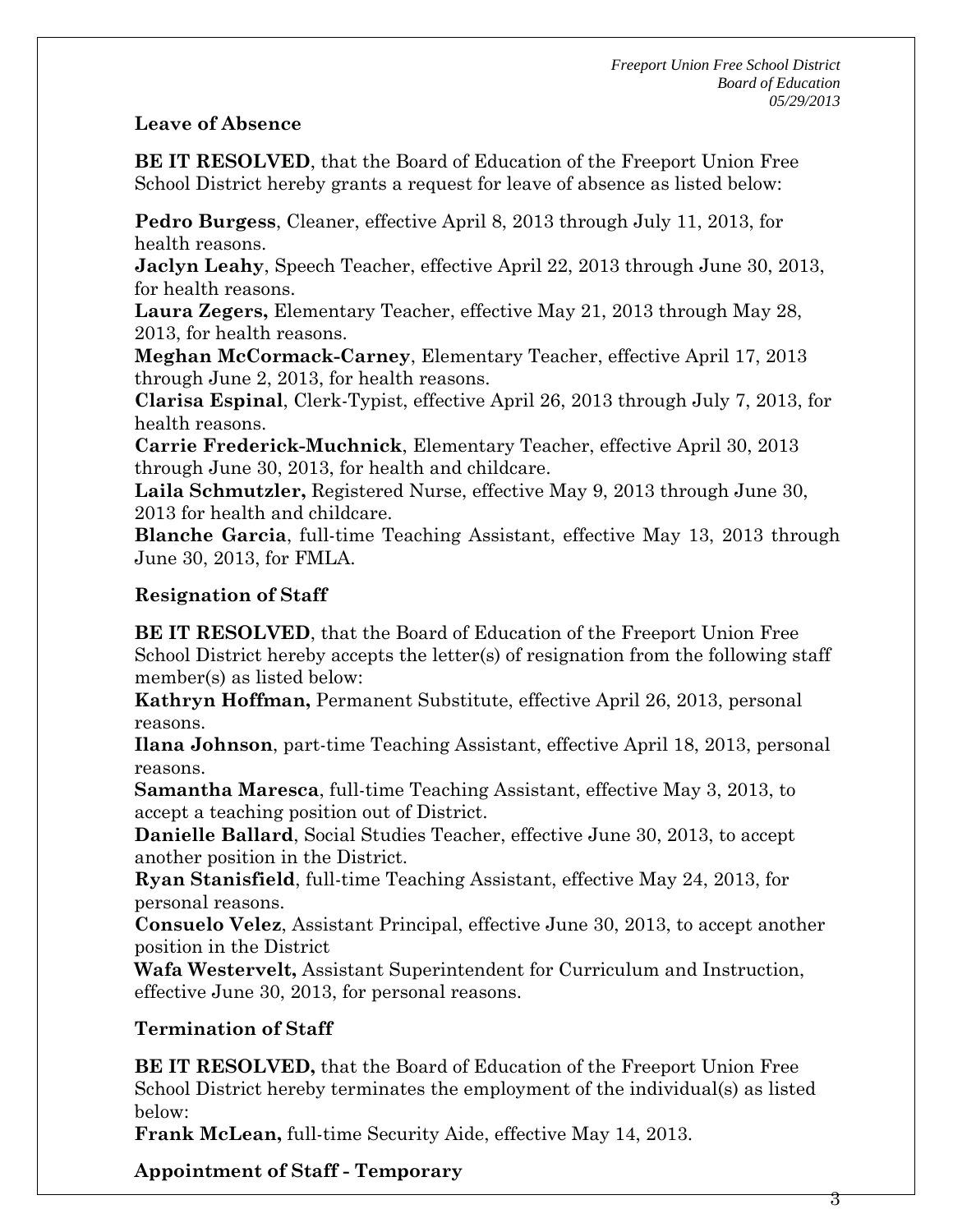4

**BE IT RESOLVED**, that the Board of Education of the Freeport Union Free School District, upon the recommendation of the Superintendent, hereby appoints the individuals listed in the attached Appointment of Staff Report - Temporary, in accordance with the rules of the Board of Regents. These individuals shall possess appropriate certification allowing them to serve as teachers in the public schools of New York.

**Danielle Sekesan**, Social Studies Teacher, (replacing Jeffrey Glass), a temporary appointment effective September 1, 2013 through August 31, 2014. Compensation will be on step 2 of the U4C-3 Schedule at \$61,440. Assignment: FHS.

**Donald Moore**, Senior Instructor JROTC, (replacing self), a temporary appointment effective July 1, 2013 through June 30, 2014. Compensation will be on step 25 of the U4D-4 Schedule at \$116,723. Assignment: FHS.

**Timothy McShan**, Instructor JROTC, (replacing self), a temporary appointment effective July 1, 2013 through June 30, 2014. Compensation will be on step 19 of the U4C-2 Schedule at \$88,528. Assignment: FHS.

**Nicole Pecora**, Technology Staff Developer, (replacing self), a temporary appointment effective July 1, 2013 through June 30, 2014. Compensation will be on step 3 of the U4D-1 Schedule at \$68,651. Assignment: FHS.

#### **Appointment of Instructional Staff - Probationary**

**BE IT RESOLVED**, that the Board of Education of the Freeport Union Free School District, upon the recommendation of the Superintendent, hereby appoints the individuals listed in the attached Appointment of Staff Report - Temporary, in accordance with the rules of the Board of Regents. These individuals shall possess appropriate certification allowing them to serve as teachers in the public schools of New York.

**Tim Warner**, Music Teacher, (replacing Caitlin Donovan, resigned) a probationary appointment effective September 1, 2013 with an expected tenure date of September 1, 2015. Compensation will be on step 2 of schedule U4C-1 at \$55,956. Assignment: FHS.

## **CSE/CPSE Minutes**

**BE IT RESOLVED,** that the Board of Education of the Freeport Union Free School District hereby accepts the minutes of the meetings of the Committees on Special Education and Preschool Special Education for the following dates: February 8, 15, 21, 22, 26, 28, 2013 March 1, 4, 5, 6, 7, 8, 11, 12, 13, 14, 15, 18, 19, 20, 21, 22, 2013 April 2, 3, 4, 5, 8, 9, 10, 11, 12, 15, 16, 17, 18, 19, 22, 23, 24, 25, 26, 2013 May 1, 2, 3, 6, 8, 10, 14, 15, 2013.

#### **Other Items for Action**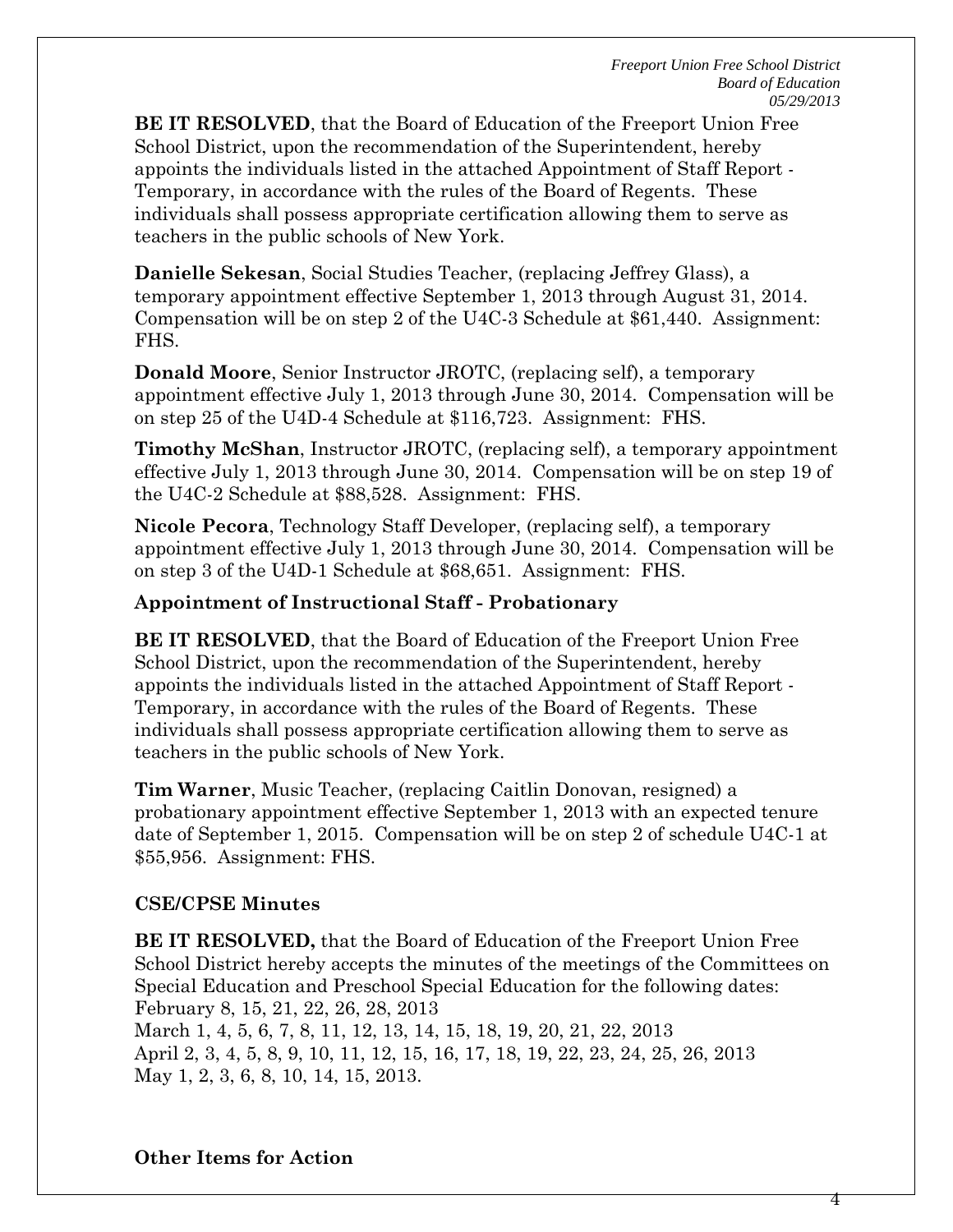On a motion by Ms. Lancaster and a second by Mr. Miller the following item was approved:

#### **Retirement of Staff**

**BE IT RESOLVED,** that the Board of Education of the Freeport Union Free School District hereby accepts the letter of resignation for the purpose of retirement from the following staff member as listed:

**Beverly McLean**, Food Service Helper, effective August 31, 2013, after serving the children of Freeport for 5 years.

**Shelia Walsh**, Senior Clerk Typist, effective July 30, 2013, after serving the children of Freeport for more than 32 years.

**Sedigheh Karimi**, full-time Teaching Assistant, effective June 30, 2013, after serving the children of Freeport for more than 13 years.

**Blanche Garcia**, full-time Teaching Assistant, effective July 1, 2013, after serving the children of Freeport for more than 41 years.

The vote was unanimous, Lancaster, Miller, Mulé and Pomerico.

On a motion by Mr. Miller and a second by Mr. Pomerico the following item was approved:

## **Abolishment of Teaching Positions and Excessing of Staff**

**BE IT RESOLVED,** that the Board of Education of the Freeport Union Free School District abolishes the following positions effective July 1, 2013: Math (3 positions), English (2 positions), Foreign Language (2 positions: 1.4 Spanish and .6 Italian), Art, Guidance (3 positions), Deans of Students (2 positions), Elementary (6 positions); and

**BE IT FURTHER RESOLVED,** that the following individuals are herebey excessed from said positions and shall be placed on a preferred eligible list as per Education Law §3013: Marisa Belasco, Susan Lyman, Angela Woodside, Blanca Adames, Carmen Scali, Juliette Mason, Jonneigh Briody, Kristin Fagan, Angela Behr, Dolores Miller, Kati Miano, Kristen Jones-Thom, Kristen Lack, Samantha Liff and Carrie Carrie.

The vote was unanimous, Lancaster, Miller, Mulé and Pomerico.

On a motion by Mr. Pomerico and a second by Ms. Lancaster the following item was approved:

## **Resolution to Abolish Civil Service Positions and Excess Staff**

**BE IT RESOLVED** that the Board of Education of the Freeport Union Free School District abolishes the following Civil Service positions July 1, 2013: Community Aide, Registered Nurse (.5), Clerical (2 positions); and

**BE IT FURTHER RESOLVED** that the following individuals are hereby excessed from said positions: Lorraine Quintanilla, Susan Camille Trenkle,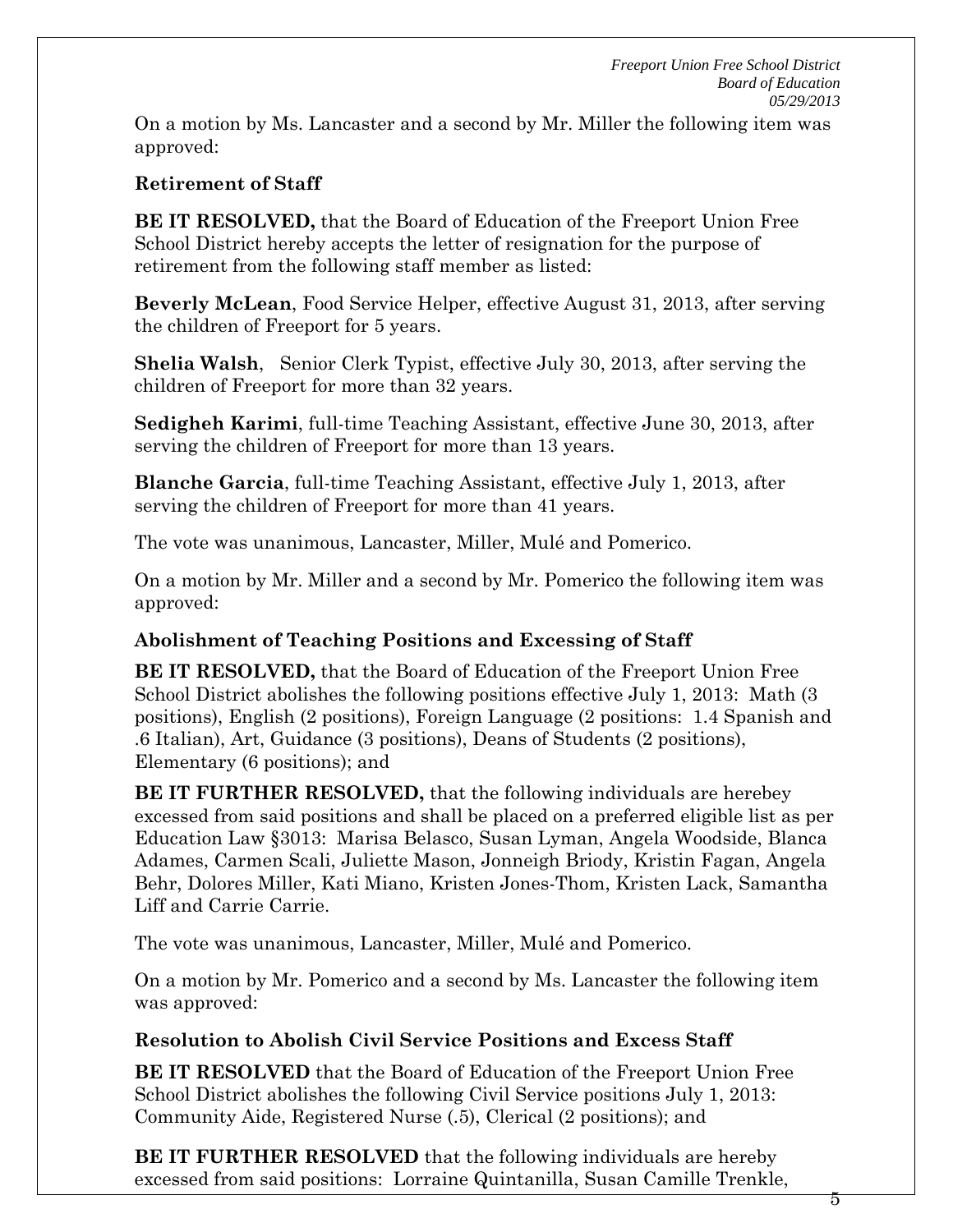Jamie Reinke. Pursuant to Civil Service Regulations, Susan Camille Trenkle and Jamie Reinke shall be placed on a preferred eligible list for a period of four (4) years.

The vote was unanimous, Lancaster, Miller, Mulé and Pomerico.

On a motion by Ms. Lancaster and a second by Mr. Miller the following item was approved:

## **Administrative Appointments**

**BE IT RESOLVED** that the Board of Education of the Freeport Union Free School District, upon the recommendation of the Superintendent, hereby appoints **Consuelo Velez**, to the position of Principal (replacing L. Carter, reassigned), as a probationary employee effective July 1, 2013 through June 30, 2016. The tenure area in which **Consuelo Velez** shall serve is "Principal", a district wide tenure area. Compensation will be paid pursuant to step 5A of the Administrators Salary Schedule for MS at \$149,077, set forth in the labor agreement between the Freeport School District and the FSAA. **Consuela Velez** shall be assigned to the Caroline G. Atkinson School.

**BE IT ALSO RESOLVED** that the Board of Education of the Freeport Union Free School District, upon the recommendation of the Superintendent, hereby appoints **Danielle Ballard**, to the position of Assistant Principal (replacing Laura Holder-Gibbs, resigned), as a probationary employee effective July 1, 2013 through June 30, 2016. The tenure area in which **Daniel Ballard** shall serve is "Assistant Principal", a district wide tenure area. Compensation will be paid pursuant to step 1 of the Junior High Salary Schedule at \$119,002, set forth in the labor agreement between the Freeport School District and the FSAA. **Danielle Ballard** shall be assigned to the John W. Dodd Middle School.

The vote was unanimous, Lancaster, Miller, Mulé and Pomerico.

On a motion by Mr. Pomerico and a second by Mr. Miller, the following item was approved:

## **Appointment of an Administrator**

**Thomas C. Fucci,** Director of Facilities, (replacing James Robinson, resigned), a probationary appointment for 26 weeks under Civil Service Law, effective June 17, 2013. Compensation will be \$104,000, plus \$2,980 annual travel allowance. Benefits will be consistent with the Administrators' Unit.

The motion carried unanimously**.** The vote was; Lancaster, Miller, Mulé and Pomerico.

On a motion by Ms. Lancaster and a second by Mr. Miller the following item was approved:

# **Approval of an Agreement**

6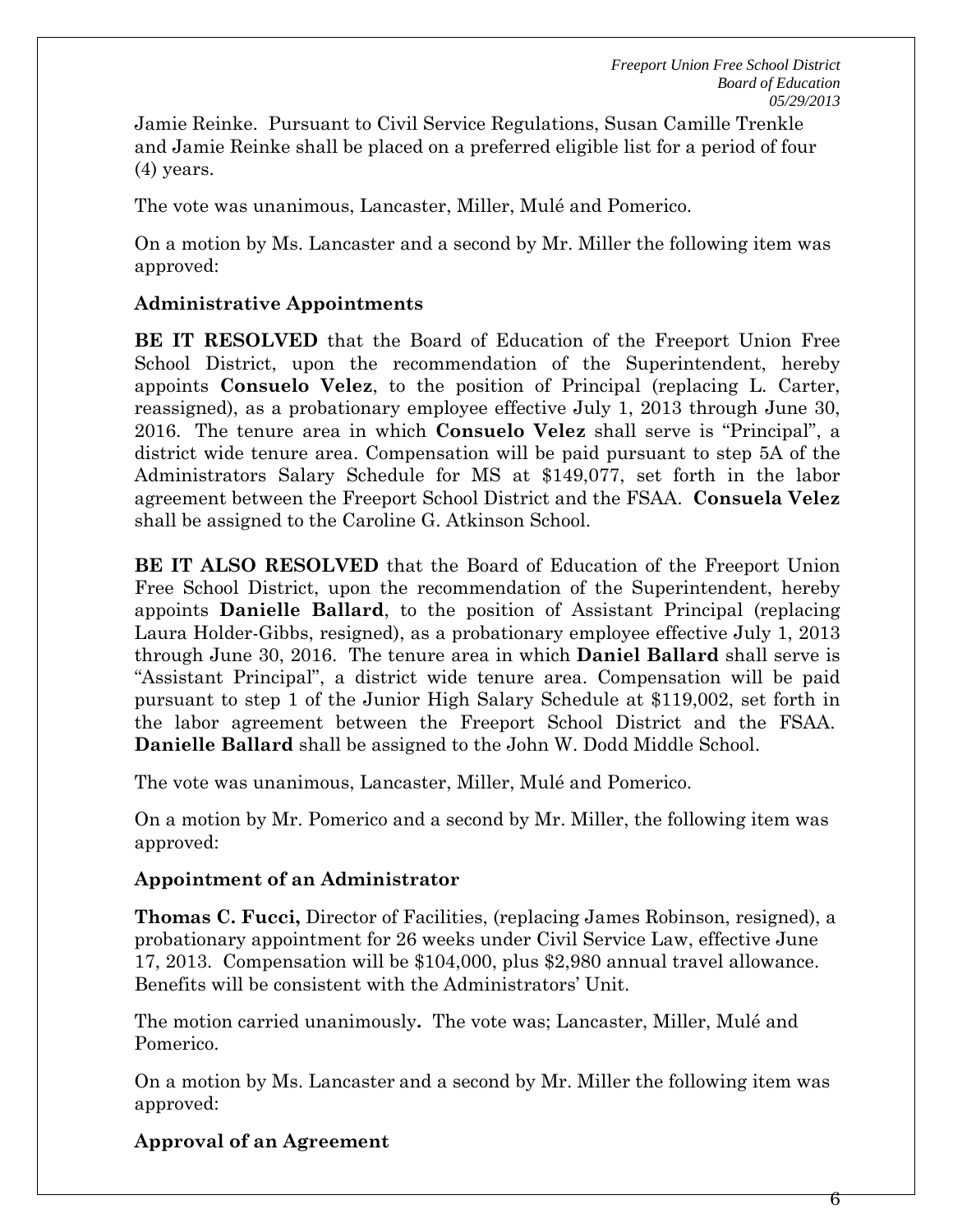7

**BE IT RESOLVED,** that the Board of Education of the Freeport Union Free School District hereby approves the agreement between the Freeport Teacher Center and the Freeport Union Free School District in the amount of \$10,000 to be paid through the Strengthening Teacher and Leader Effectiveness Grant funds for professional development services and technology equipment; and

**BE IT FURTHER RESOLVED**, that the Board of Education authorizes the Superintendent (or his designee) to execute said agreements on its behalf.

The motion carried unanimously**.** The vote was; Lancaster, Miller, Mulé and Pomerico.

On a motion by Mr. Miller and a second by Mr. Pomerico the following item was approved:

## **Approval of an Overnight Field Trip/International Travel**

**BE IT RESOLVED** that the Board of Education of the Freeport Union Free School District hereby authorizes Freeport High School to conduct a field trip to Paris, Barcelona, Madrid and Pamplona from April 11<sup>th</sup> through April 22<sup>st</sup> 2014.

**BE IT FURTHER RESOLVED** that said authorization is subject to availability of chaperones and to Freeport High School's compliance with all insurance, health, safety, and financial guidelines as indicated in the Administrative Procedure for overnight, off-Long Island, field trips.

The motion carried unanimously**.** The vote was; Lancaster, Miller, Mulé and Pomerico.

On a motion by Mr. Pomerico and a second by Ms. Lancaster the following item was approved:

#### **Approval of an Overnight Field Trip/International Travel to Waldorf, Germany**

**BE IT RESOLVED** that the Board of Education of the Freeport Union Free School District hereby authorizes Freeport High School to conduct a field trip to the city of Waldorf, Germany scheduled for July 9 through July 16, 2013.

**BE IT FURTHER RESOLVED** that said authorization is subject to availability of chaperones and to Freeport High School's compliance with all insurance, health, safety, and financial guidelines as indicated in the Administrative Procedure for overnight, off-Long Island, field trips.

The motion carried unanimously**.** The vote was; Lancaster, Miller, Mulé and Pomerico.

On a motion by Ms. Lancaster and a second by Mr. Miller the following item was approved:

**Adoption of the 2012-2013 Board Meeting Calendar**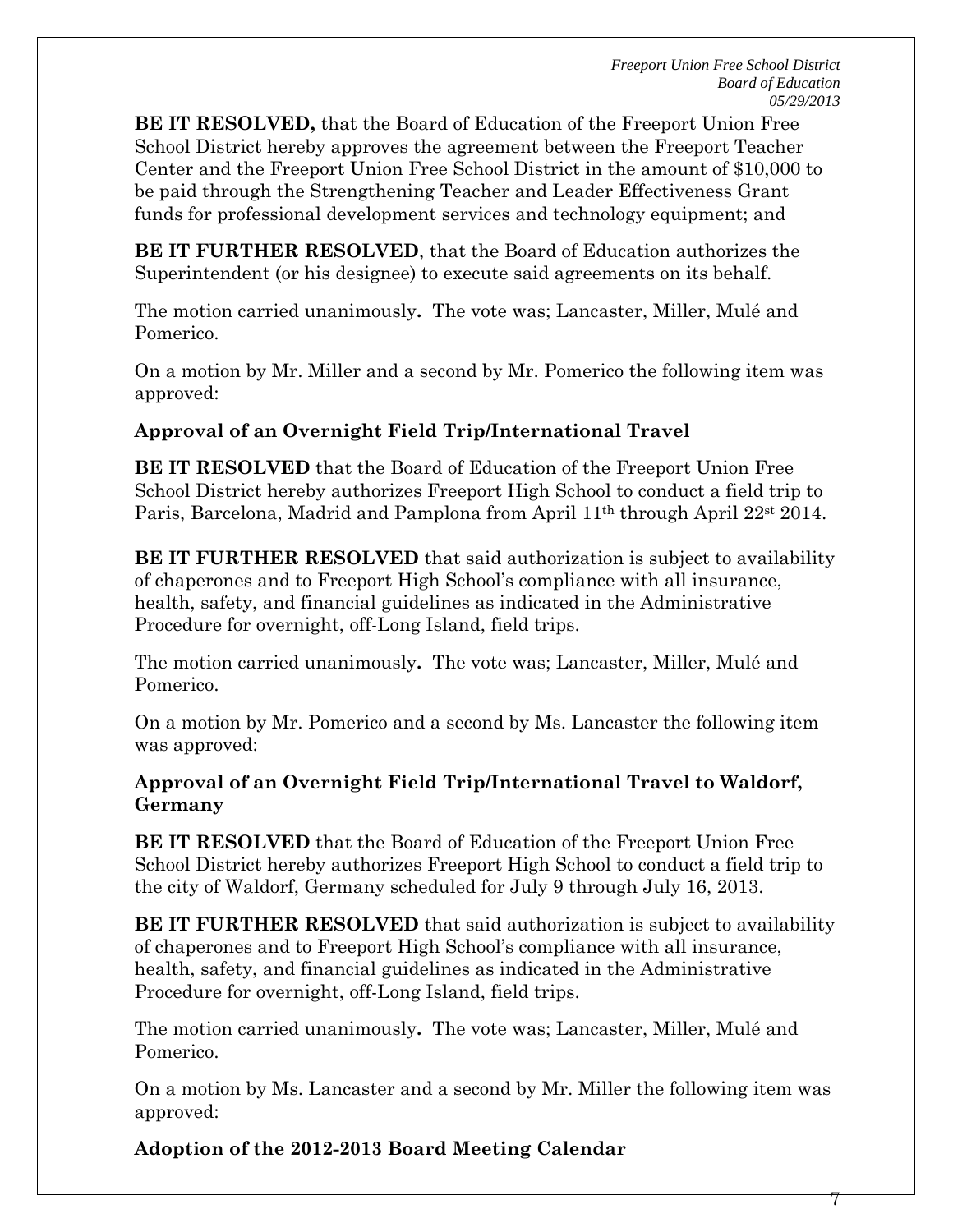**BE IT RESOLVED,** that the Board of Education of the Freeport Union Free School District hereby adopts the attached meeting calendar for the 2012-2013 school year. (as attached)

The motion carried unanimously**.** The vote was; Lancaster, Miller, Mulé and Pomerico.

On a motion by Mr. Miller and a second by Mr. Pomerico the following motion was approved:

## **Approval of a Budget Transfer-General Fund – May, 2013**

**BE IT RESOLVED**, that the Board of Education of the Freeport Union Free School District here by approves a Budget Transfer within the General Fund for May, 2013.

The motion carried unanimously**.** The vote was; Lancaster, Miller, Mulé and Pomerico.

On a motion by Mr. Pomerico and a second by Ms. Lancaster the following item was approved:

## **Acceptance of Scholarships**

**BE IT RESOLVED,** that the Board of Education of the Freeport Union Free School District hereby accepts with gratitude a scholarship, to be known as the "Class of 2012 Scholarship", in the amount of \$175. This scholarship will be awarded to a deserving Senior who has served as a class officer for all four years and is a member of the Honor Society. This scholarship is made possible by the Class of 2012.

**BE IT ALSO RESOLVED,** that the Board of Education of the Freeport Union Free School District hereby accepts with gratitude a scholarship to be known as the "Ernest J. Kight, Jr. Scholar & Citizen Award" in the amount of \$200. This scholarship will be awarded to a deserving Senior who has an excellent academic record and has shown a true love for Freeport through various school and community programs. This scholarship is made possible through the friends and family of Mr. Kight.

**BE IT FURTHER RESOLVED,** that the Board of Education of the Freeport Union Free School District hereby accepts with gratitude a scholarship to be known as the "Ernest J. Kight, Jr. Scholar/Athlete Award" in the amount of \$200. This scholarship will be awarded to a varsity athlete who has shown scholarship, leadership, citizenship, and sportsmanship throughout his or her high school career. This scholarship is made possible through the friends and family of Mr. Kight.

The motion carried unanimously**.** The vote was; Lancaster, Miller, Mulé and Pomerico.

8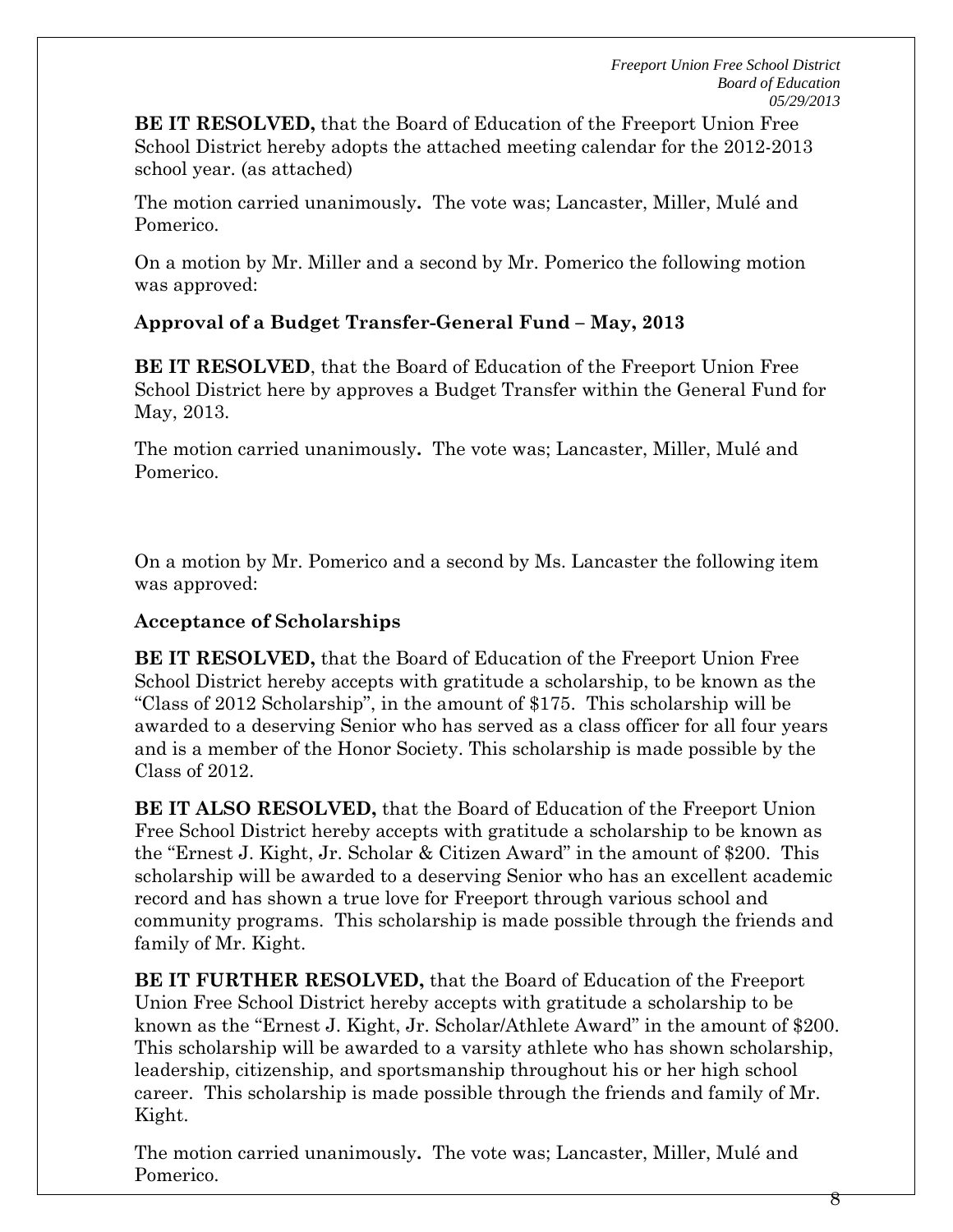On a motion by Ms. Lancaster and a second by Mr. Miller the following item was approved:

#### **Approval of an Amendment to an Employment Agreement**

**BE IT RESOLVED**, that the Board of Education of the Freeport Union Free School District hereby approves the Amendment to the Employment Agreement between the Board of Education and Mr. Michael Singleton.

**BE IT FURTHER RESOLVED**, that the Board of Education of the Freeport Union Free School District hereby authorizes the Board of Education President to execute said amendment to the employment agreement on its behalf.

The motion carried unanimously**.** The vote was; Lancaster, Miller, Mulé and Pomerico.

On a motion by Mr. Miller and a second by Mr. Pomerico the following item was approved:

#### **Acceptance of a Donation – The Center for Family Support**

**BE IT RESOLVED**, that the Board of Education of the Freeport Union Free School District hereby accepts a of two 4-drawer filing cabinets and a desk to be used at the Archer Street School used in any way the school deems necessary.

The motion carried unanimously**.** The vote was; Lancaster, Miller, Mulé and Pomerico.

On a motion by Mr. Pomerico and a second by Ms. Lancaster the following item was approved:

#### **Acceptance of a Donation – Various Organizations – Leo F. Giblyn School**

**BE IT RESOLVED**, that the Board of Education of the Freeport Union Free School District hereby accepts the generous donations from the various organizations for the Leo F. Giblyn School to be used in any way the school deems necessary.

The motion carried unanimously**.** The vote was; Lancaster, Miller, Mulé and Pomerico.

## **Questions from the Public**

The public was given the opportunity to address the Board of Education. Each speaker was allowed to address the Board for four minutes on any topic.

**Executive Session**